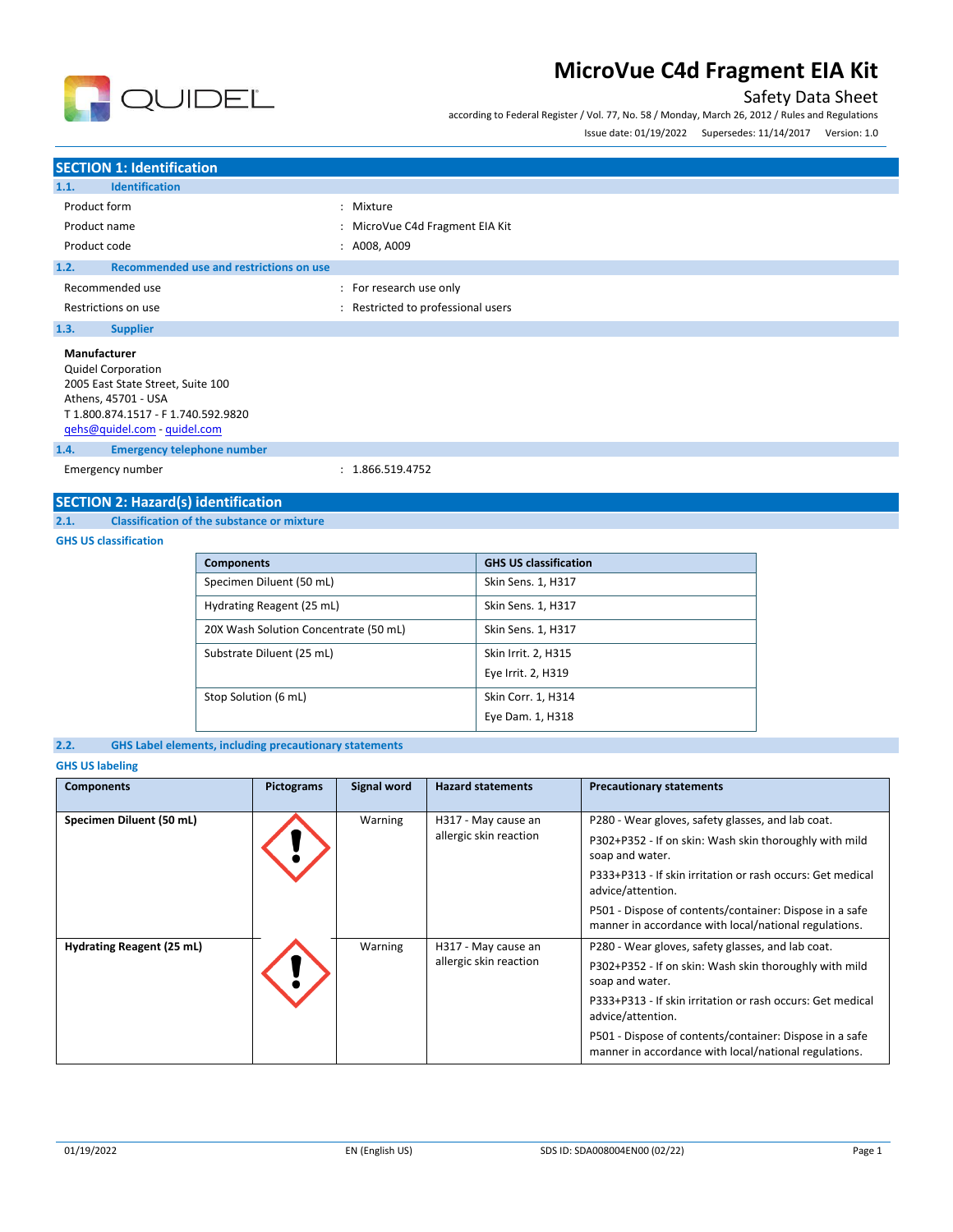

## Safety Data Sheet

according to Federal Register / Vol. 77, No. 58 / Monday, March 26, 2012 / Rules and Regulations Issue date: 01/19/2022 Supersedes: 11/14/2017 Version: 1.0

| 20X Wash Solution Concentrate | Warning | H317 - May cause an                                         | P280 - Wear gloves, safety glasses, and lab coat.                                                                                                       |
|-------------------------------|---------|-------------------------------------------------------------|---------------------------------------------------------------------------------------------------------------------------------------------------------|
| (50 ml)                       |         | allergic skin reaction                                      | P302+P352 - If on skin: Wash skin thoroughly with mild<br>soap and water.                                                                               |
|                               |         |                                                             | P333+P313 - If skin irritation or rash occurs: Get medical<br>advice/attention.                                                                         |
|                               |         |                                                             | P501 - Dispose of contents/container: Dispose in a safe<br>manner in accordance with local/national regulations.                                        |
| Substrate Diluent (25 mL)     | Warning | H315 - Causes skin                                          | P280 - Wear gloves, safety glasses, and lab coat.                                                                                                       |
|                               |         | irritation<br>H319 - Causes serious eye<br>irritation       | P302+P352 - If on skin: Wash skin thoroughly with mild<br>soap and water.                                                                               |
|                               |         |                                                             | P305+P351+P338 - IF IN EYES: Rinse cautiously with<br>water for several minutes. Remove contact lenses, if<br>present and easy to do. Continue rinsing. |
|                               |         |                                                             | P332+P313 - If skin irritation occurs: Get medical<br>advice/attention.                                                                                 |
|                               |         |                                                             | P337+P313 - If eye irritation persists: Get medical<br>advice/attention.                                                                                |
|                               |         |                                                             | P501 - Dispose of contents/container: Dispose in a safe<br>manner in accordance with local/national regulations.                                        |
| Stop Solution (6 mL)          | Danger  | H314 - Causes severe skin                                   | P260 - Do not breathe mist, spray.                                                                                                                      |
|                               |         | burns and eye damage<br>H318 - Causes serious eye<br>damage | P280 - Wear gloves, safety glasses, and lab coat.                                                                                                       |
|                               |         |                                                             | P304+P340 - If inhaled: Remove person to fresh air and<br>keep comfortable for breathing.                                                               |
|                               |         |                                                             | P305+P351+P338 - IF IN EYES: Rinse cautiously with<br>water for several minutes. Remove contact lenses, if<br>present and easy to do. Continue rinsing. |
|                               |         |                                                             | P337+P313 - If eye irritation persists: Get medical<br>advice/attention.                                                                                |
|                               |         |                                                             | P501 - Dispose of contents/container: Dispose in a safe<br>manner in accordance with local/national regulations.                                        |

| <b>SECTION 3: Composition/Information on ingredients</b>                                                |                                                                                                                                                        |            |         |                                                                                                                                                                                              |  |  |  |
|---------------------------------------------------------------------------------------------------------|--------------------------------------------------------------------------------------------------------------------------------------------------------|------------|---------|----------------------------------------------------------------------------------------------------------------------------------------------------------------------------------------------|--|--|--|
| <b>Name</b>                                                                                             | <b>Chemical name</b>                                                                                                                                   | CAS#       | %       | <b>GHS US classification</b>                                                                                                                                                                 |  |  |  |
| 1. Specimen Diluent (50 mL)<br>2. Hydrating Reagent (25 mL)<br>3. 20X Wash Solution Concentrate (50 mL) | Mixture for ProClin 300:<br>5-chloro-2-methyl-2H-isothiazol-3-one<br>[EC no. 247-500-7] and 2-methyl-2H -<br>isothiazol-3-one [EC no. 220-239-6] (3:1) | 55965-84-9 | 0.035   | Acute Tox. 3 (Oral), H301<br>Acute Tox. 3 (Dermal), H311<br>Acute Tox. 3 (Inhalation), H331<br>Skin Corr. 1B, H314<br>Skin Sens. 1, H317<br>Aquatic Acute 1, H400<br>Aquatic Chronic 1, H410 |  |  |  |
| Substrate Diluent (25 mL)                                                                               | citric acid, monohydrate                                                                                                                               | 5949-29-1  | $1 - 5$ | Skin Corr. 1, H314<br>Eye Dam. 1, H318                                                                                                                                                       |  |  |  |
| Stop Solution (6 mL)                                                                                    | oxalic acid, dihydrate                                                                                                                                 | 6153-56-6  | $1 - 5$ | Acute Tox. 4 (Oral), H302<br>Skin Corr. 1, H314<br>Eye Dam. 1, H318                                                                                                                          |  |  |  |

Full text of hazard classes and H-statements : see section 16

| <b>SECTION 4: First-aid measures</b>                            |                                                                                                                                                       |  |
|-----------------------------------------------------------------|-------------------------------------------------------------------------------------------------------------------------------------------------------|--|
| <b>Description of first aid measures</b><br>4.1.                |                                                                                                                                                       |  |
| First-aid measures after inhalation                             | Remove person to fresh air and keep comfortable for breathing.                                                                                        |  |
| First-aid measures after skin contact                           | Wash skin with plenty of water. If skin irritation or rash occurs: Get medical advice/attention.                                                      |  |
| First-aid measures after eye contact                            | Rinse cautiously with water for several minutes. Remove contact lenses, if present and easy to do.<br>Continue rinsing. Call a physician immediately. |  |
| First-aid measures after ingestion                              | Call a poison center or a doctor if you feel unwell.                                                                                                  |  |
| 4.2.<br>Most important symptoms and effects (acute and delayed) |                                                                                                                                                       |  |
| Symptoms/effects after skin contact                             | Irritation. May cause an allergic skin reaction.                                                                                                      |  |
| Symptoms/effects after eye contact                              | Serious damage to eyes.                                                                                                                               |  |
|                                                                 |                                                                                                                                                       |  |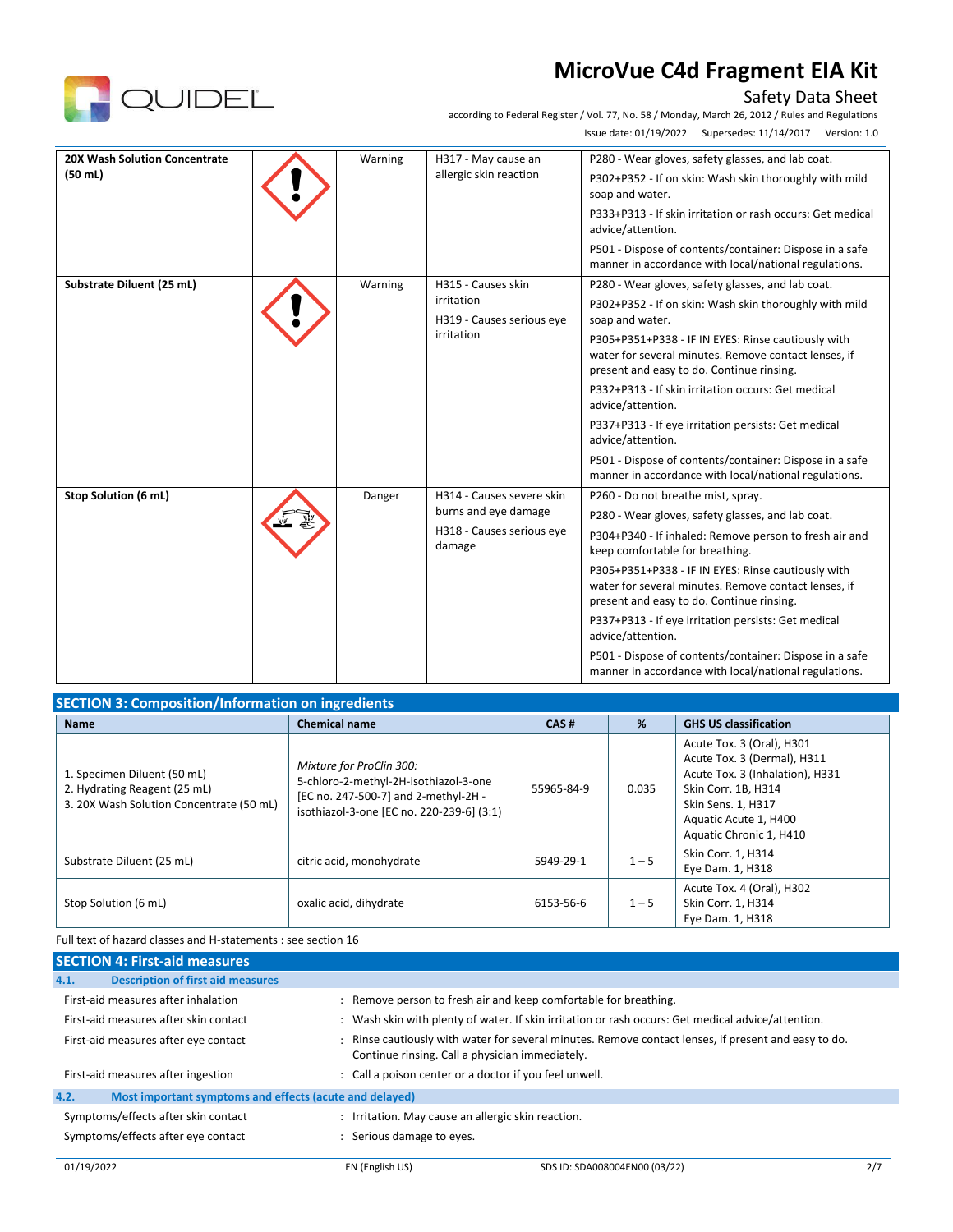

Safety Data Sheet

according to Federal Register / Vol. 77, No. 58 / Monday, March 26, 2012 / Rules and Regulations Issue date: 01/19/2022 Supersedes: 11/14/2017 Version: 1.0

Immediate medical attention and special treatment, : Treat symptomatically. if necessary

|        | <b>SECTION 5: Fire-fighting measures</b>                                         |  |                                                                                                                                                              |  |
|--------|----------------------------------------------------------------------------------|--|--------------------------------------------------------------------------------------------------------------------------------------------------------------|--|
| 5.1.   | Suitable (and unsuitable) extinguishing media                                    |  |                                                                                                                                                              |  |
|        | Suitable extinguishing media<br>: Water spray. Dry powder. Foam. Carbon dioxide. |  |                                                                                                                                                              |  |
| 5.2.   | Specific hazards arising from the chemical                                       |  |                                                                                                                                                              |  |
|        | No additional information available                                              |  |                                                                                                                                                              |  |
| 5.3.   | Special protective equipment and precautions for fire-fighters                   |  |                                                                                                                                                              |  |
|        | Protection during firefighting                                                   |  | : Do not attempt to take action without suitable protective equipment. Self-contained breathing<br>apparatus. Complete protective clothing.                  |  |
|        | <b>SECTION 6: Accidental release measures</b>                                    |  |                                                                                                                                                              |  |
| 6.1.   | Personal precautions, protective equipment and emergency procedures              |  |                                                                                                                                                              |  |
| 6.1.1. | For non-emergency personnel                                                      |  |                                                                                                                                                              |  |
|        | <b>Emergency procedures</b>                                                      |  | : Ventilate spillage area. Avoid contact with skin and eyes. Avoid breathing mist, spray.                                                                    |  |
| 6.1.2. | For emergency responders                                                         |  |                                                                                                                                                              |  |
|        | Protective equipment                                                             |  | Do not attempt to take action without suitable protective equipment. For further information refer to<br>section 8: "Exposure controls/personal protection". |  |
| 6.2.   | <b>Environmental precautions</b>                                                 |  |                                                                                                                                                              |  |
|        | <b>Environmental precautions</b>                                                 |  | : Avoid release to the environment.                                                                                                                          |  |
| 6.3.   | Methods and material for containment and cleaning up                             |  |                                                                                                                                                              |  |
|        | Methods for cleaning up                                                          |  | : Take up liquid spill into absorbent material.                                                                                                              |  |
|        | Other information                                                                |  | Dispose of materials or solid residues at an authorized site.                                                                                                |  |
|        | Reference to other sections                                                      |  | For further information refer to section 13.                                                                                                                 |  |
|        | <b>SECTION 7: Handling and storage</b>                                           |  |                                                                                                                                                              |  |
| 7.1.   | <b>Precautions for safe handling</b>                                             |  |                                                                                                                                                              |  |
|        | Precautions for safe handling                                                    |  | Ensure good ventilation of the work station. Avoid contact with skin and eyes. Avoid breathing mist,<br>spray. Wear personal protective equipment.           |  |
|        | Hygiene measures                                                                 |  | Do not eat, drink or smoke when using this product. Always wash hands after handling the product.                                                            |  |
| 7.2.   | Conditions for safe storage, including any incompatibilities                     |  |                                                                                                                                                              |  |
|        | Storage conditions                                                               |  | : Store in a well-ventilated place. Keep cool.                                                                                                               |  |

## **SECTION 8: Exposure controls/personal protection**

**8.1. Control parameters**

|                                  | oxalic acid, dihydrate (6153-56-6)      |                |                                              |                    |  |
|----------------------------------|-----------------------------------------|----------------|----------------------------------------------|--------------------|--|
| ACGIH                            |                                         | ACGIH OEL TWA  |                                              | $1 \text{ mg/m}^3$ |  |
| ACGIH                            |                                         | ACGIH OEL STEL |                                              | $2 \text{ mg/m}^3$ |  |
| 8.2.                             | <b>Appropriate engineering controls</b> |                |                                              |                    |  |
| Appropriate engineering controls |                                         |                | Ensure good ventilation of the work station. |                    |  |
| Environmental exposure controls  |                                         |                | Avoid release to the environment.            |                    |  |
|                                  |                                         |                |                                              |                    |  |

## **8.3. Individual protection measures/Personal protective equipment**

| Materials for protective clothing: |
|------------------------------------|
| Lab coat                           |
| <b>Hand Protection:</b>            |
| Protective gloves                  |
| Eye protection:                    |

Safety glasses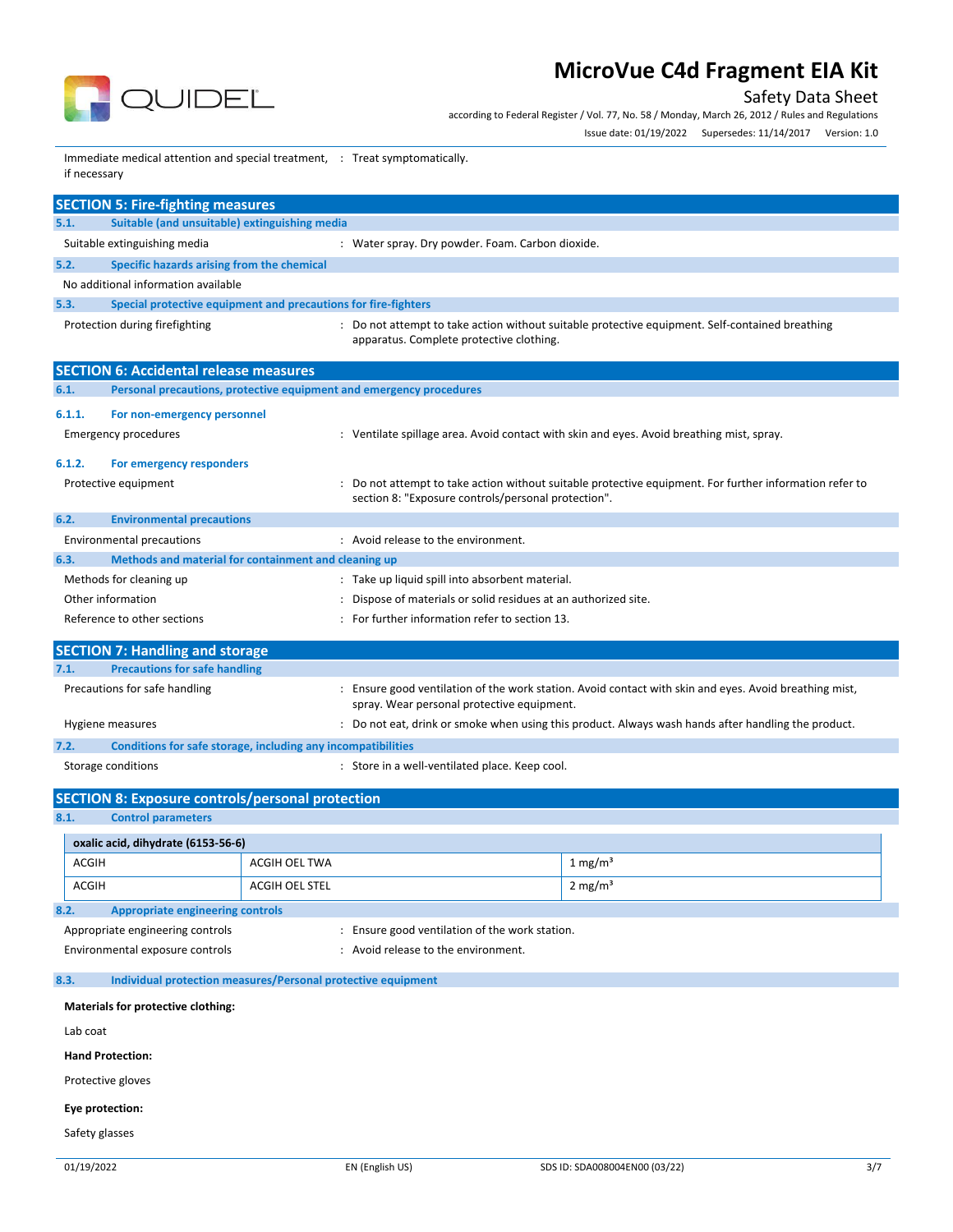

## Safety Data Sheet

according to Federal Register / Vol. 77, No. 58 / Monday, March 26, 2012 / Rules and Regulations Issue date: 01/19/2022 Supersedes: 11/14/2017 Version: 1.0

## **Skin and body protection:**

Wear suitable protective clothing

## **Respiratory protection:**

In case of insufficient ventilation, wear suitable respiratory equipment

## **Personal protective equipment symbol(s):**



#### **Other information:**

Do not eat, drink or smoke when using this product.

| <b>SECTION 9: Physical and chemical properties</b>            |                        |  |  |  |
|---------------------------------------------------------------|------------------------|--|--|--|
| Information on basic physical and chemical properties<br>9.1. |                        |  |  |  |
| Physical state                                                | : Liquid               |  |  |  |
| Color                                                         | : No data available    |  |  |  |
| Odor                                                          | : No data available    |  |  |  |
| Odor threshold                                                | : No data available    |  |  |  |
| рH                                                            | : Stop Solution, pH <2 |  |  |  |
| Melting point                                                 | : Not applicable       |  |  |  |
| Freezing point                                                | : No data available    |  |  |  |
| Boiling point                                                 | : No data available    |  |  |  |
| Flash point                                                   | : No data available    |  |  |  |
| Relative evaporation rate (butyl acetate=1)                   | : No data available    |  |  |  |
| Flammability (solid, gas)                                     | : Not applicable.      |  |  |  |
| Vapor pressure                                                | : No data available    |  |  |  |
| Relative vapor density at 20 °C                               | : No data available    |  |  |  |
| Relative density                                              | : No data available    |  |  |  |
| Solubility                                                    | : No data available    |  |  |  |
| Partition coefficient n-octanol/water (Log Pow)               | : No data available    |  |  |  |
| Auto-ignition temperature                                     | : No data available    |  |  |  |
| Decomposition temperature                                     | : No data available    |  |  |  |
| No data availableViscosity, kinematic                         | : No data available    |  |  |  |
| Viscosity, dynamic                                            | : No data available    |  |  |  |
| <b>Explosion limits</b>                                       | : No data available    |  |  |  |
| <b>Explosive properties</b>                                   | : No data available    |  |  |  |
| Oxidizing properties                                          | : No data available    |  |  |  |
| <b>Other information</b><br>9.2.                              |                        |  |  |  |
| No additional information available                           |                        |  |  |  |

| SECTION ID: Stability and reactivity                         |                                                                                    |  |  |  |
|--------------------------------------------------------------|------------------------------------------------------------------------------------|--|--|--|
| 10.1.                                                        | <b>Reactivity</b>                                                                  |  |  |  |
|                                                              | The product is non-reactive under normal conditions of use, storage and transport. |  |  |  |
| 10.2.                                                        | <b>Chemical stability</b>                                                          |  |  |  |
| Stable under normal conditions.                              |                                                                                    |  |  |  |
| 10.3.                                                        | <b>Possibility of hazardous reactions</b>                                          |  |  |  |
| No dangerous reactions known under normal conditions of use. |                                                                                    |  |  |  |

**SECTION 10: Stability and reactivity**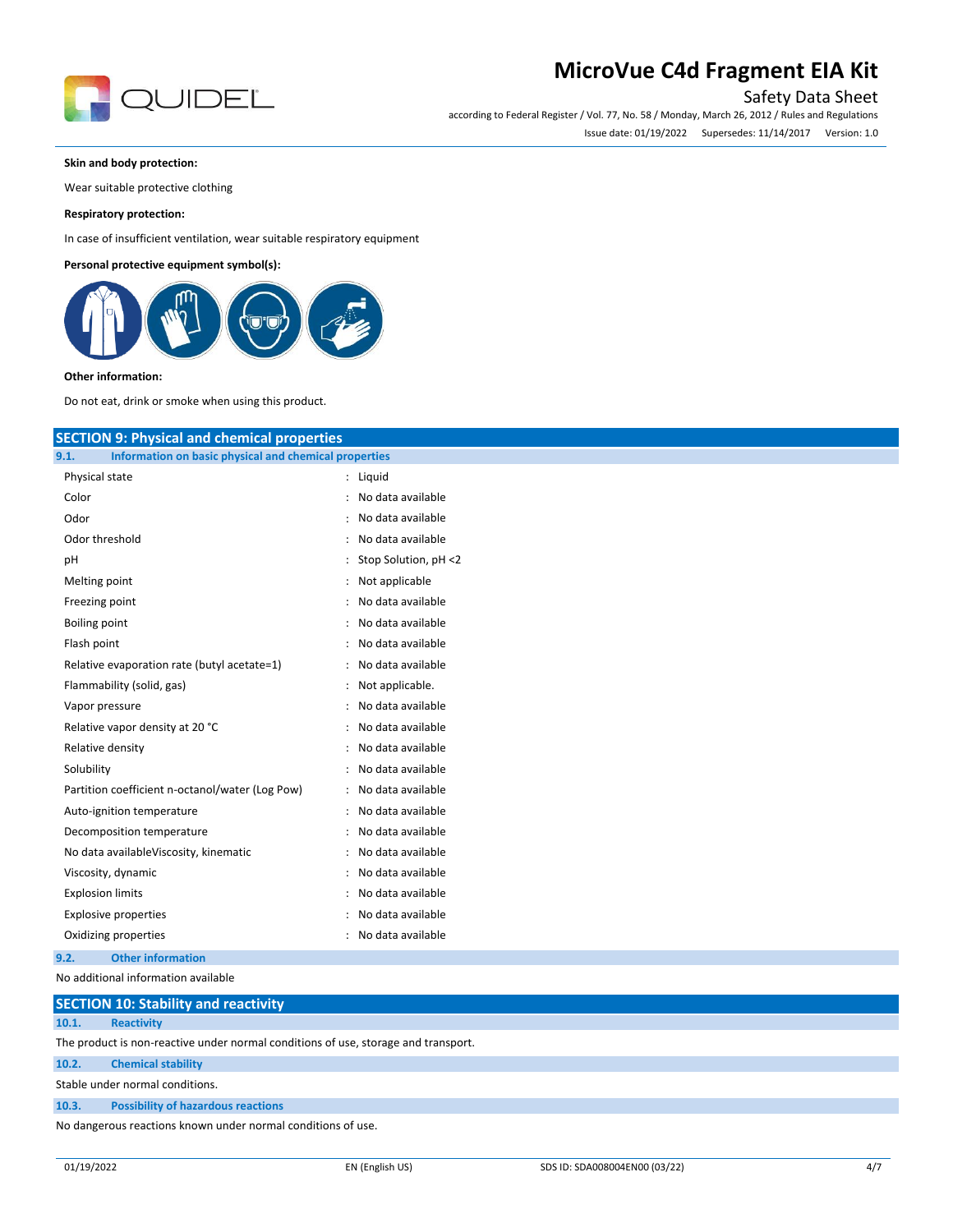

## Safety Data Sheet

according to Federal Register / Vol. 77, No. 58 / Monday, March 26, 2012 / Rules and Regulations Issue date: 01/19/2022 Supersedes: 11/14/2017 Version: 1.0

### **10.4. Conditions to avoid**

None under recommended storage and handling conditions (see section 7).

**10.5. Incompatible materials**

No additional information available

**10.6. Hazardous decomposition products**

Under normal conditions of storage and use, hazardous decomposition products should not be produced.

| <b>SECTION 11: Toxicological information</b> |                                                                                                                                             |
|----------------------------------------------|---------------------------------------------------------------------------------------------------------------------------------------------|
| Acute toxicity (oral)                        | Not classified                                                                                                                              |
| Acute toxicity (dermal)                      | Not classified                                                                                                                              |
| Acute toxicity (inhalation)                  | : Not classified                                                                                                                            |
|                                              | mixture of: 5-chloro-2-methyl-2H-isothiazol-3-one [EC no. 247-500-7] and 2-methyl-2H-isothiazol-3-one [EC no. 220-239-6] (3:1) (55965-84-9) |
| LD50 oral rat                                | 53 mg/kg (Rat, Literature study)                                                                                                            |
| ATE US (oral)                                | 53 mg/kg body weight                                                                                                                        |
| ATE US (dermal)                              | 300 mg/kg body weight                                                                                                                       |
| ATE US (gases)                               | 700 ppmV/4h                                                                                                                                 |
| ATE US (vapors)                              | $3$ mg/l/4h                                                                                                                                 |
| ATE US (dust, mist)                          | $0.5 \,\mathrm{mg}/l/4h$                                                                                                                    |
| citric acid, monohydrate (5949-29-1)         |                                                                                                                                             |
| LD50 dermal rat                              | > 2000 mg/kg body weight (OECD 402: Acute Dermal Toxicity, 24 h, Rat, Male/female, Experimental<br>value)                                   |
| oxalic acid, dihydrate (6153-56-6)           |                                                                                                                                             |
| LD50 oral rat                                | 475 mg/kg body weight (Rat, Male, Experimental value, Anhydrous form, Oral)                                                                 |
| LD50 dermal rabbit                           | 20000 mg/kg body weight (Rabbit, Experimental value, Anhydrous form, Dermal)                                                                |
| ATE US (oral)                                | 475 mg/kg body weight                                                                                                                       |
| ATE US (dermal)                              | 20000 mg/kg body weight                                                                                                                     |
| Skin corrosion/irritation                    | : Causes skin irritation.                                                                                                                   |
| Serious eye damage/irritation                | : Causes serious eye damage.                                                                                                                |
| Respiratory or skin sensitization            | : May cause an allergic skin reaction.                                                                                                      |
| Germ cell mutagenicity                       | Not classified                                                                                                                              |
| Carcinogenicity                              | Not classified                                                                                                                              |
| Reproductive toxicity                        | Not classified                                                                                                                              |
| STOT-single exposure                         | : Not classified                                                                                                                            |
| STOT-repeated exposure                       | Not classified                                                                                                                              |
| Aspiration hazard                            | Not classified                                                                                                                              |
| Viscosity, kinematic                         | No data available                                                                                                                           |
| Symptoms/effects after skin contact          | : Irritation. May cause an allergic skin reaction.                                                                                          |

| Symptoms/effects after eye contact |  | : Serious damage to eyes. |
|------------------------------------|--|---------------------------|
|------------------------------------|--|---------------------------|

| <b>SECTION 12: Ecological information</b> |                   |                                                                                                         |
|-------------------------------------------|-------------------|---------------------------------------------------------------------------------------------------------|
| 12.1.                                     | <b>Toxicity</b>   |                                                                                                         |
|                                           | Ecology - general | The product is not considered harmful to aquatic organisms or to cause long-term adverse effects in the |

| mixture of: 5-chloro-2-methyl-2H-isothiazol-3-one [EC no. 247-500-7] and 2-methyl-2H-isothiazol-3-one [EC no. 220-239-6] (3:1) (55965-84-9) |                                                                                                                             |  |  |
|---------------------------------------------------------------------------------------------------------------------------------------------|-----------------------------------------------------------------------------------------------------------------------------|--|--|
| LC50 - Fish [1]                                                                                                                             | 0.28 mg/l (96 h, Lepomis macrochirus, Literature)                                                                           |  |  |
| EC50 - Crustacea [1]                                                                                                                        | 0.16 mg/l (48 h, Daphnia magna, Literature)                                                                                 |  |  |
| citric acid, monohydrate (5949-29-1)                                                                                                        |                                                                                                                             |  |  |
| LC50 - Fish [1]                                                                                                                             | 440 - 760 mg/l (Equivalent or similar to OECD 203, 48 h, Leuciscus idus, Static system, Fresh water,<br>Experimental value) |  |  |
| EC50 - Crustacea [1]                                                                                                                        | 1535 mg/l (Other, 24 h, Daphnia magna, Static system, Fresh water, Experimental value)                                      |  |  |

environment.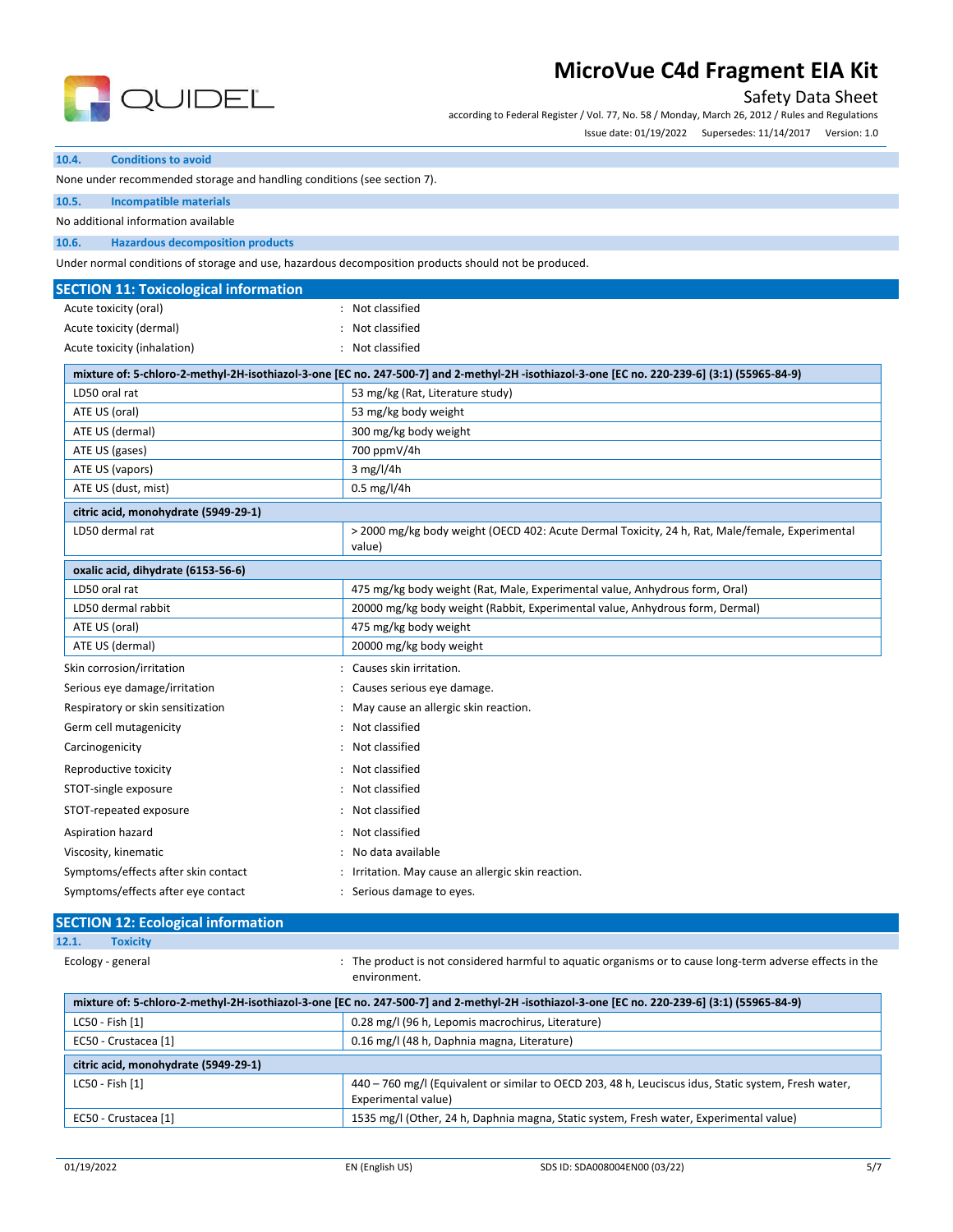

## Safety Data Sheet

according to Federal Register / Vol. 77, No. 58 / Monday, March 26, 2012 / Rules and Regulations

|                                                                 | Issue date: 01/19/2022 Supersedes: 11/14/2017 Version: 1.0                                                                                  |
|-----------------------------------------------------------------|---------------------------------------------------------------------------------------------------------------------------------------------|
| oxalic acid, dihydrate (6153-56-6)                              |                                                                                                                                             |
| LC50 - Fish [1]                                                 | 160 mg/l (48 h, Leuciscus idus, Static system, Fresh water, Experimental value, Anhydrous form)                                             |
| LC50 - Other aquatic organisms [1]                              | 5330 mg/l (96 h, Xenopus laevis, Fresh water, Experimental value, Anhydrous form)                                                           |
| EC50 - Crustacea [1]                                            | 162.2 mg/l (OECD 202: Daphnia sp. Acute Immobilisation Test, 48 h, Daphnia magna, Fresh water,<br>Experimental value, Anhydrous form)       |
| <b>Persistence and degradability</b><br>12.2.                   |                                                                                                                                             |
|                                                                 | mixture of: 5-chloro-2-methyl-2H-isothiazol-3-one [EC no. 247-500-7] and 2-methyl-2H-isothiazol-3-one [EC no. 220-239-6] (3:1) (55965-84-9) |
| Biochemical oxygen demand (BOD)                                 | Not applicable                                                                                                                              |
| Chemical oxygen demand (COD)                                    | Not applicable                                                                                                                              |
| ThOD                                                            | Not applicable                                                                                                                              |
| BOD (% of ThOD)                                                 | Not applicable                                                                                                                              |
| citric acid, monohydrate (5949-29-1)                            |                                                                                                                                             |
| Persistence and degradability                                   | Biodegradable in the soil. Readily biodegradable in water.                                                                                  |
| Biochemical oxygen demand (BOD)                                 | 0.481 g $O2/g$ substance                                                                                                                    |
| Chemical oxygen demand (COD)                                    | 0.665 g $O2/g$ substance                                                                                                                    |
| oxalic acid, dihydrate (6153-56-6)                              |                                                                                                                                             |
| Persistence and degradability                                   | Biodegradable in the soil. Readily biodegradable in water. Readily biodegradable in water in anaerobic<br>conditions.                       |
| 12.3.<br><b>Bioaccumulative potential</b>                       |                                                                                                                                             |
|                                                                 | mixture of: 5-chloro-2-methyl-2H-isothiazol-3-one [EC no. 247-500-7] and 2-methyl-2H-isothiazol-3-one [EC no. 220-239-6] (3:1) (55965-84-9) |
| Bioaccumulative potential                                       | Not established.                                                                                                                            |
| citric acid, monohydrate (5949-29-1)                            |                                                                                                                                             |
| Partition coefficient n-octanol/water (Log Pow)                 | -1.8 - -1.55 (Anhydrous form, Experimental value)                                                                                           |
| Bioaccumulative potential                                       | Low potential for bioaccumulation (Log Kow < 4).                                                                                            |
| oxalic acid, dihydrate (6153-56-6)                              |                                                                                                                                             |
| Partition coefficient n-octanol/water (Log Pow)                 | -1.7 (Anhydrous form, Experimental value, OECD 107: Partition Coefficient (n-octanol/water): Shake<br>Flask Method, 23 °C)                  |
| Bioaccumulative potential                                       | Not bioaccumulative.                                                                                                                        |
| <b>Mobility in soil</b><br>12.4.                                |                                                                                                                                             |
|                                                                 | mixture of: 5-chloro-2-methyl-2H-isothiazol-3-one [EC no. 247-500-7] and 2-methyl-2H-isothiazol-3-one [EC no. 220-239-6] (3:1) (55965-84-9) |
| Ecology - soil                                                  | No (test) data on mobility of the components available.                                                                                     |
| citric acid, monohydrate (5949-29-1)                            |                                                                                                                                             |
| Ecology - soil                                                  | No (test) data on mobility of the substance available.                                                                                      |
| $\mathbf{r}$ and $\mathbf{r}$ and $\mathbf{r}$ and $\mathbf{r}$ |                                                                                                                                             |

| oxalic acid, dihydrate (6153-56-6) |                                                                     |
|------------------------------------|---------------------------------------------------------------------|
| Surface tension                    | 70.1 N/m (25 °C, 0.015 mol/l)                                       |
| Ecology - soil                     | <sup>1</sup> No (test) data on mobility of the substance available. |

## **12.5. Other adverse effects**

No additional information available

| <b>SECTION 13: Disposal considerations</b> |                                                                                             |
|--------------------------------------------|---------------------------------------------------------------------------------------------|
| <b>Disposal methods</b><br>13.1.           |                                                                                             |
| Regional legislation (waste)               | Disposal must be done according to official regulations.                                    |
| Waste treatment methods                    | Dispose of contents/container in accordance with licensed collector's sorting instructions. |
| Sewage disposal recommendations            | Disposal must be done according to official regulations.                                    |
| Ecology - waste materials                  | Avoid release to the environment.                                                           |
|                                            |                                                                                             |

## **SECTION 14: Transport information**

## **Department of Transportation (DOT)**

### Not regulated